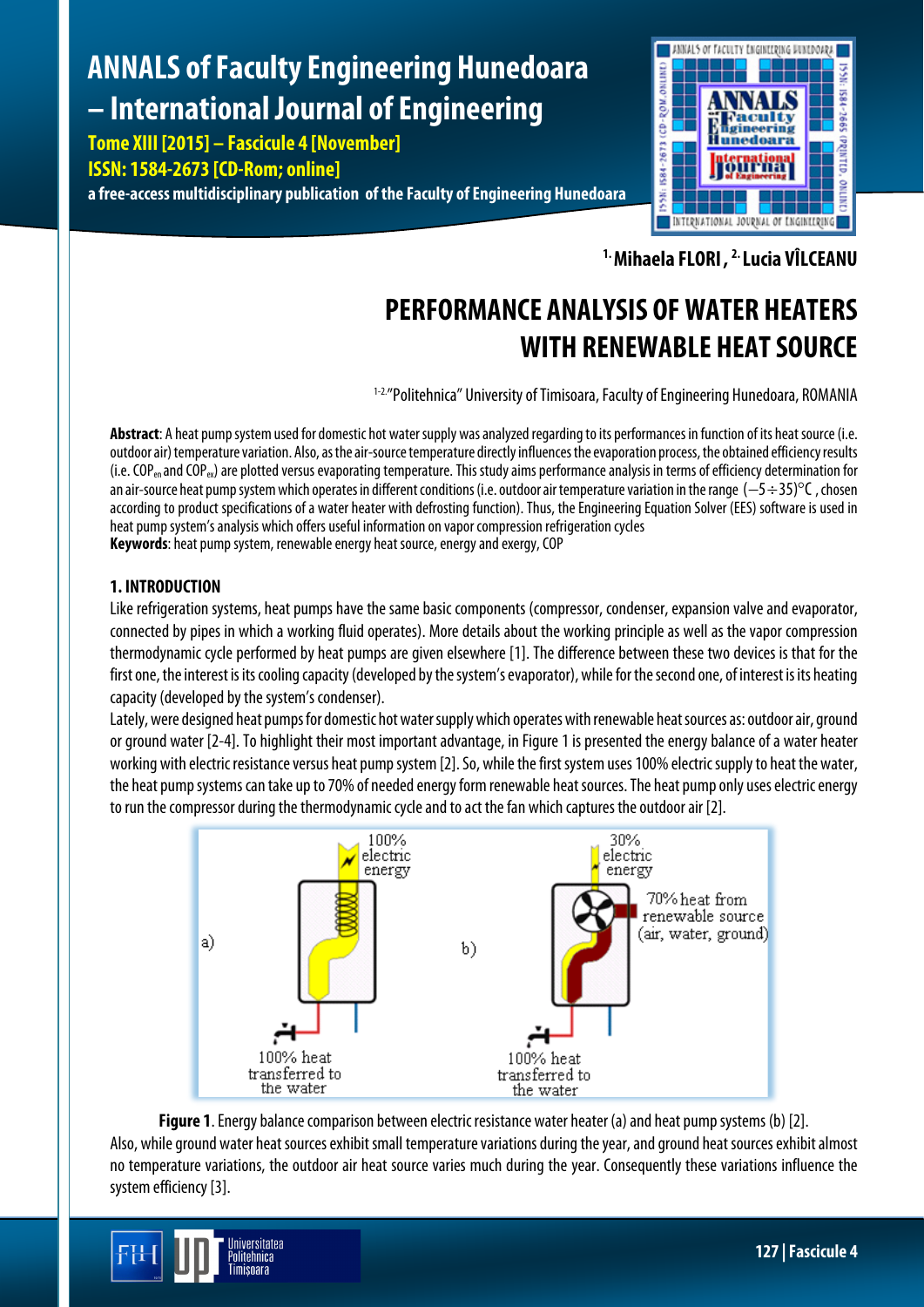This study aims performance analysis in terms of efficiency determination for an air-source heat pump system which operates in different conditions (i.e. outdoor air temperature variation in the range(−5÷35)°C , chosen according to product specifications of a water heater with defrosting function [2]). Thus, the Engineering Equation Solver (EES) software is used in heat pump system's analysis which offers useful information on vapor compression refrigeration cycles [3,5, 6].

## **2. EVALUATION CRITERIA OF HEAT PUMP SYSTEMS EFFICIENCY**

In order to determine the efficiency of the heat pump system, the operating conditions of the thermodynamic cycle must be specified; the analyzed operating cycle is presented in Figure 2 by state points 11'233'4. This includes evaporating and condensing temperatures,  $T_F$  and  $T_C$ , respectively. In case of air-source heat pump systems, their values are given by the considered outdoor air temperature,  $T_A$  (at the entry into evaporator), and required hot water temperature,  $T_H$  (at the outlet of the condenser), respectively, considering some temperature differences. According to [3], these temperature differences are: in the evaporator (temperature difference between air temperature at the entry into evaporator and evaporating temperature)  $\Delta T_{E} = 10^{\circ}$ C, and in the condenser (temperature difference between hot water temperature at the condenser outlet and condensing temperature)  $\Delta T_c = 5 \div 10^{\circ}C$ .



Figure 2. Real operating cycle of a heat pump system represented in lg(p)-h diagram (the working fluid is R134a). So, the characteristic temperatures of the operating cycle can be determined as [3]:

$$
T_c = T_H + \Delta T_c \tag{1}
$$

$$
T_{E} = T_{A} - \Delta T_{E}
$$
 (2)

As mention above, according to product catalogue of a heat pump system with a defrosting function, working conditions require a temperature range for outdoor air source of (−5÷35)°C, while the maximum reached hot water temperature is 55°C [2].

Also, the real operating cycle take place with a certain degree of superheating in evaporator (1-1' process in Figure 2) and of subcooling in condenser (3-3' process in Figure 2). These degrees are considered to be of  $\Delta T_{\rm SI} = \Delta T_{\rm SC} = 5^{\circ}C$  [3].

In this study the air-source heat pump system efficiency analysis is carried out using Engineering Equation Solver software [6]. Taking

into account all the above, considered inputs are: R134a working fluid with a mass flow of  $\stackrel{\bullet}{m}=1$ kg $\cdot$ s<sup>-1</sup>;  $\eta_{\rm is}=$  0.8 (compressor isentropic efficiency);  $T_A = (-5 \div 35)^\circ \text{C}$ , with a step of 5°C;  $\Delta T_F = 10^\circ \text{C}$ ;  $T_H = 45^\circ \text{C}$ ;  $\Delta T_C = 10^\circ \text{C}$ ;  $\Delta T_{SC} = 5^\circ \text{C}$ ;  $\Delta T_{SH} = 5^\circ \text{C}$ . Also, condensing temperature, determined with equation 1 is  $T_c = 55^\circ$ C and is maintained constant during analysis, while evaporating temperature, determined with equation 2 varies in the range  $T_c = (-15 \div 25)$  C with a step of 5°C.

The most common measure of heat pump systems efficiency is the coefficient of performance (COP), which may be defined on energy and exergy bases as COP<sub>en</sub> and COP<sub>ex</sub>, respectively, as follows [3]: •

$$
COP_{en} = \frac{Q_c}{W} [-1]
$$
 (3)

where  $\stackrel{\bullet}{Q}_{\epsilon}$  [kW] is the overall system heating capacity and W [kW] is the overall compression work (see Figure 2).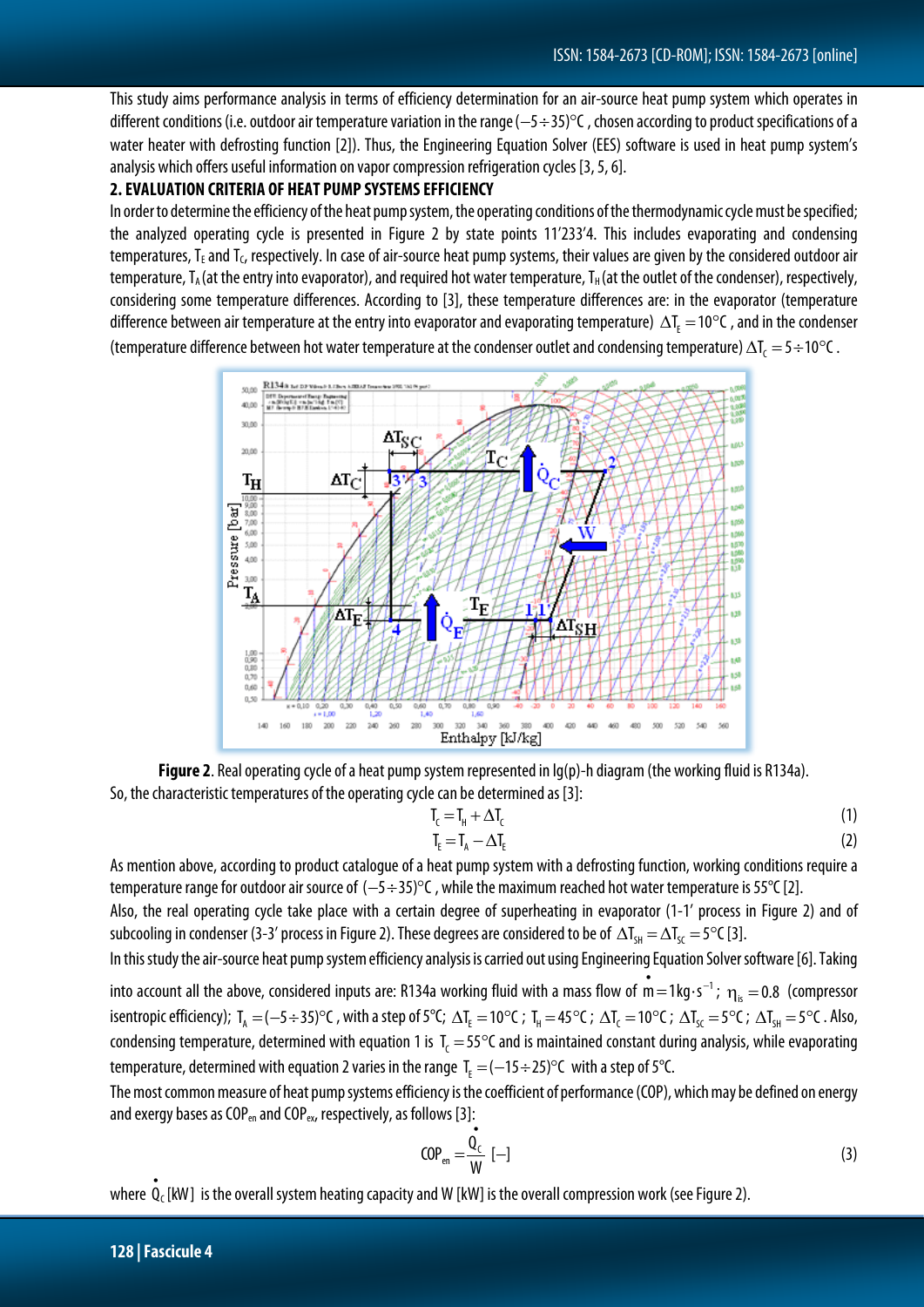$$
COP_{\text{ex}} = \frac{COP_{\text{en}}}{COP_{\text{Carnot}}} [-1]
$$
 (4)

where COP $_{\text{Carnot}}=I_{\text{H}}/(I_{\text{H}}-I_{\text{A}})$  is the system efficiency considering an ideal working cycle (reversible Carnot cycle) which operates between the same temperature levels as the considered heat pump system (i.e. hot and cold heat sources temperatures, T<sub>H</sub> and T<sub>A</sub>, respectively). To calculate COP $_{\text{Carnot}}$ , the temperature values must be taken in Kelvin [1].

### **3. RESULTS AND ANALYSIS**

Figures 3 and 4 show the results of heat transfer rate in condenser (system heating capacity),  $\mathbf{\hat{Q}}_{\text{c}}[\text{kW}]$ ; heat transfer rate in evaporator (system cooling capacity),  $\overset{\bullet}{\mathsf{Q}}_{\mathrm{E}}$  [kW] and corresponding compressor work, W [kW].



**Figure 3**. Heat transfer rates in evaporatorand in condenser versus evaporating temperature.  $T_c = 55^{\circ}C$ .

**Figure 4**. Compressor work versus evaporating temperature.  $T_c = 55^{\circ}C$ .

As observed, the heating capacity of the heat pump system varies little in the evaporating temperature analyzed range (the upper curve in Figure 3). This is because we have considered constant condensing temperature during analysis ( $T_c=55^{\circ}$ C). Also, the cooling capacity increase as the evaporating temperature increases, with a maximum value of about 23 kW obtained between range limits. Otherwise, as expected, the compressor work decrease with increasing evaporating temperature (see Figure 4). Up to the right side of evaporating temperature range, the compressor work diminishes by 3 times.

The coefficients of performance COP<sub>en</sub> and COP<sub>ex</sub> are plotted versus evaporating temperature in Figures 5 and 6, respectively. The COP<sub>en</sub> coefficient was determined with equation (3) on energy bases (First Law of Thermodynamics), while the COP<sub>ex</sub> coefficient was determined with equation (4) on exergy bases (Second Law of Thermodynamics).



**Figure 5.** Variation of COP<sub>en</sub> with evaporating temperature.  $T_c = 55^{\circ}C$ .

**Figure 6.** Variation of COP<sub>ex</sub> with evaporating temperature.  $T_c = 55^{\circ}C$ .

Through the evaporating temperature range, the COP<sub>en</sub> coefficient of the analyzed system increases constantly, having a minimum value of 3 at evaporating temperature of -15°C (Figure 5). But even at the lowest evaporating temperature the energetic efficiency